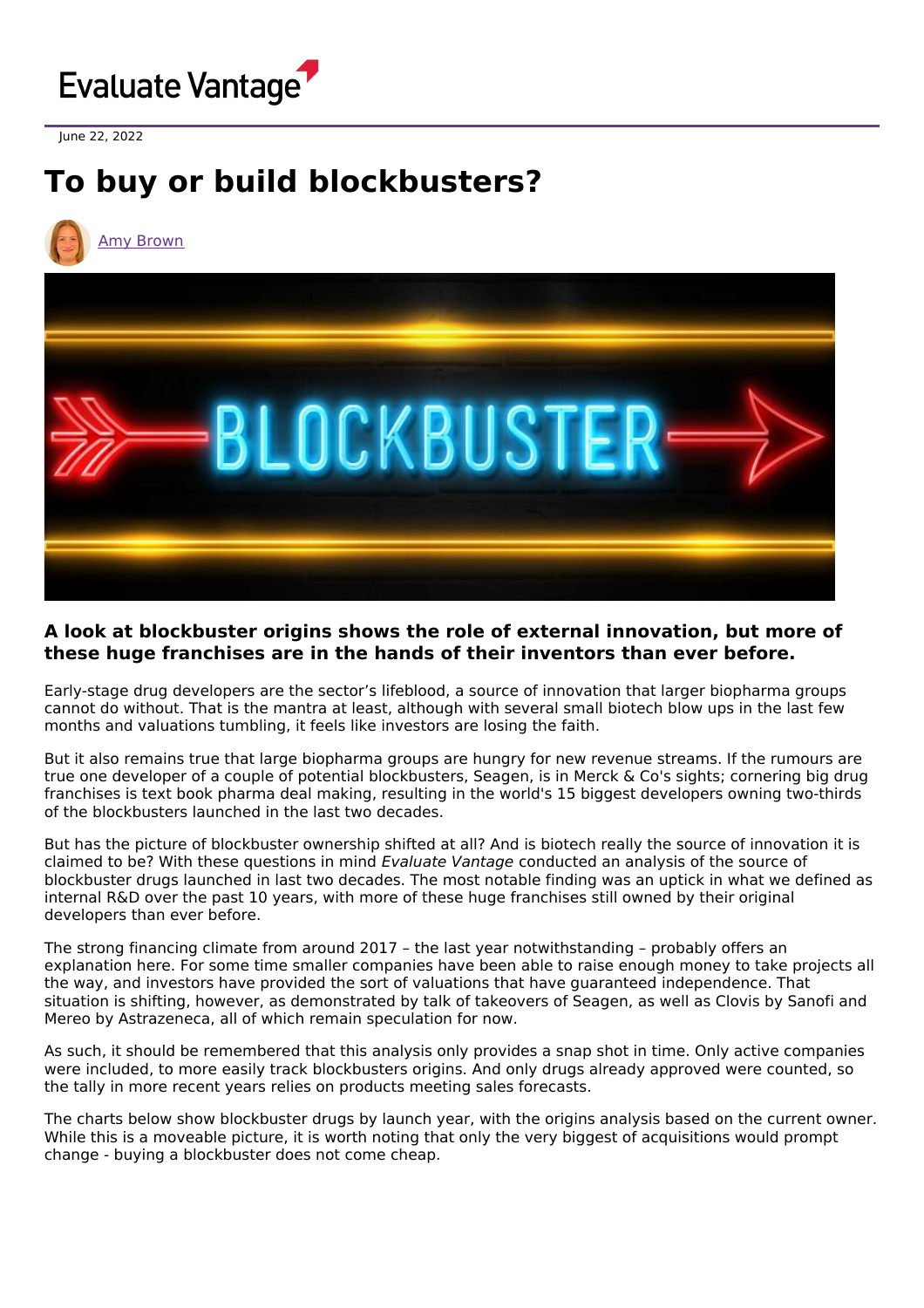### Sector-wide blockbuster count by origin



### Evaluate

External projects are those acquired while in clinical development or already approved; internal projects are those owned by company that launched it, and that conducted all of its clinical development.

Whether a project bought in at a preclinical stage should be considered internal or external is debatable. It requires a considerable amount of work to take such an early-stage asset all the way, and some credit should be given here. But biopharma also has several examples of [serendipitous](https://www.evaluate.com/vantage/articles/data-insights/other-data/uncovering-biopharmas-hidden-treasures) acquisitions, whereby an M&A move inadvertently brings in a very early project that turns out to be a huge success.

Keytruda, for example, which by strict definition was externally sourced. But it was technically Merck scientists that realised the potential of the then preclinical drug, presumably sometime after the buyout of Schering Plough was completed.

To acknowledge this grey area, projects acquired (through any type of deal) at the preclinical stage are displayed separately below – very few bought in early-stage assets go on to become blockbusters anyway. Those bought post launch are also shown.

Even using a purer definition of organic, an uptick in home grown blockbusters can be seen. When the numbers are run on a smaller cohort of only the very largest developers the same picture emerges, which suggests that big biopharma's internal R&D efforts have been improving.

Over the past decade large biopharma groups have put many measures in place to address a perceived "productivity problem", and perhaps this data shows they are working. If true, this makes it more important than ever for small developers and their investors to back only the highest quality assets, for any hope of attracting the interest of cash rich buyers.